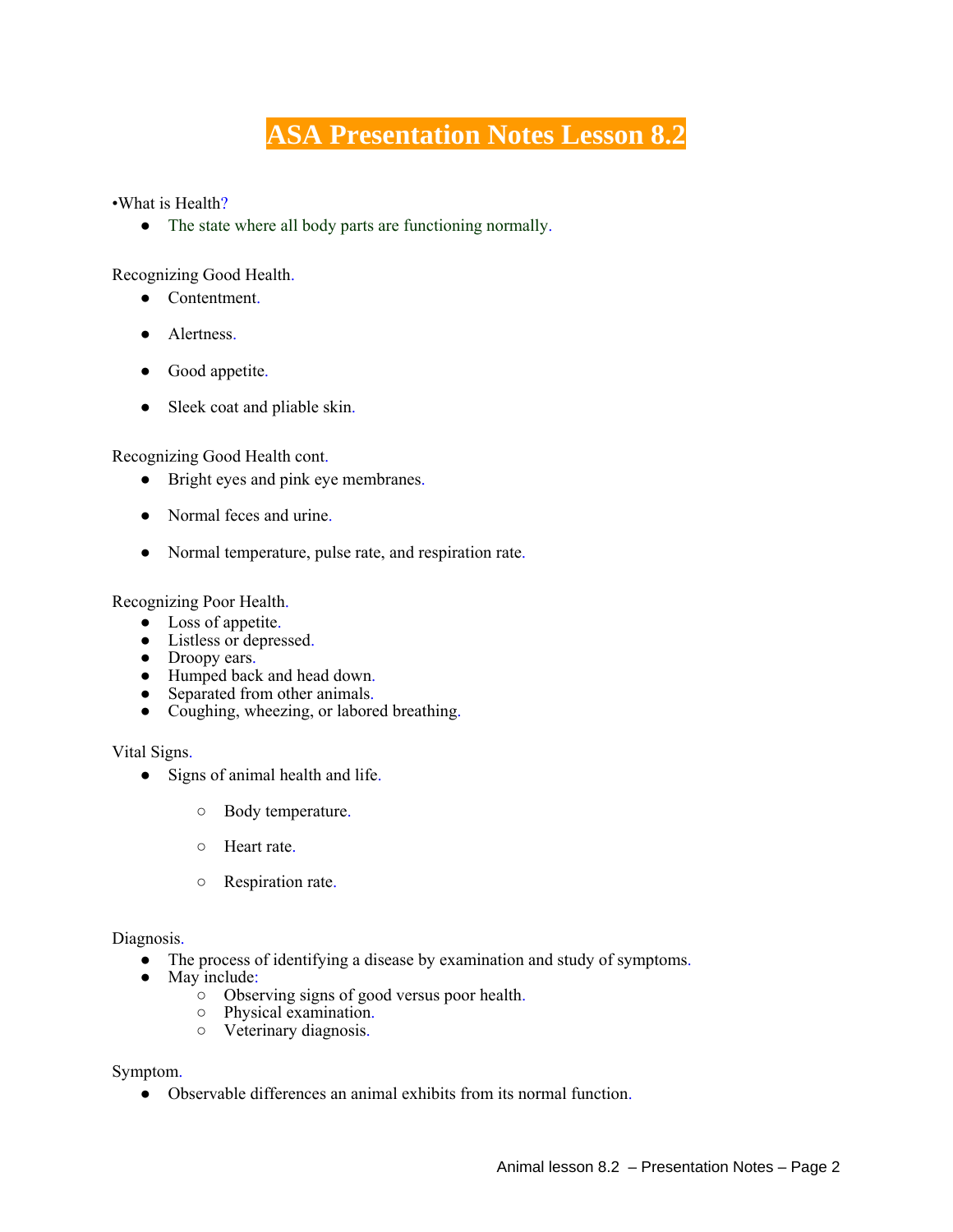- Signs of poor health.
	- Fever.
	- Weight loss.
	- Listlessness.

## Treatment.

- Not effective or efficient for all diseases.
- Some can be administered by producer.
- Veterinary care.

#### Methods of Treatment.

- Topical applied to the skin.
- $\bullet$  Oral through the mouth.
	- In or on feed.
	- Drenching.
	- Balling gun.
- Injection shot with a needle and syringe.
	- Intramuscular.
	- Subcutaneous.
	- Intravenous.

### Zoonotic Diseases.

- Not species-specific.
- Can be spread between species of animals and humans.
- Human infections caused by:
	- Contaminated animal products.
	- Direct exposure to diseased animal.
	- Animal or insect bites.